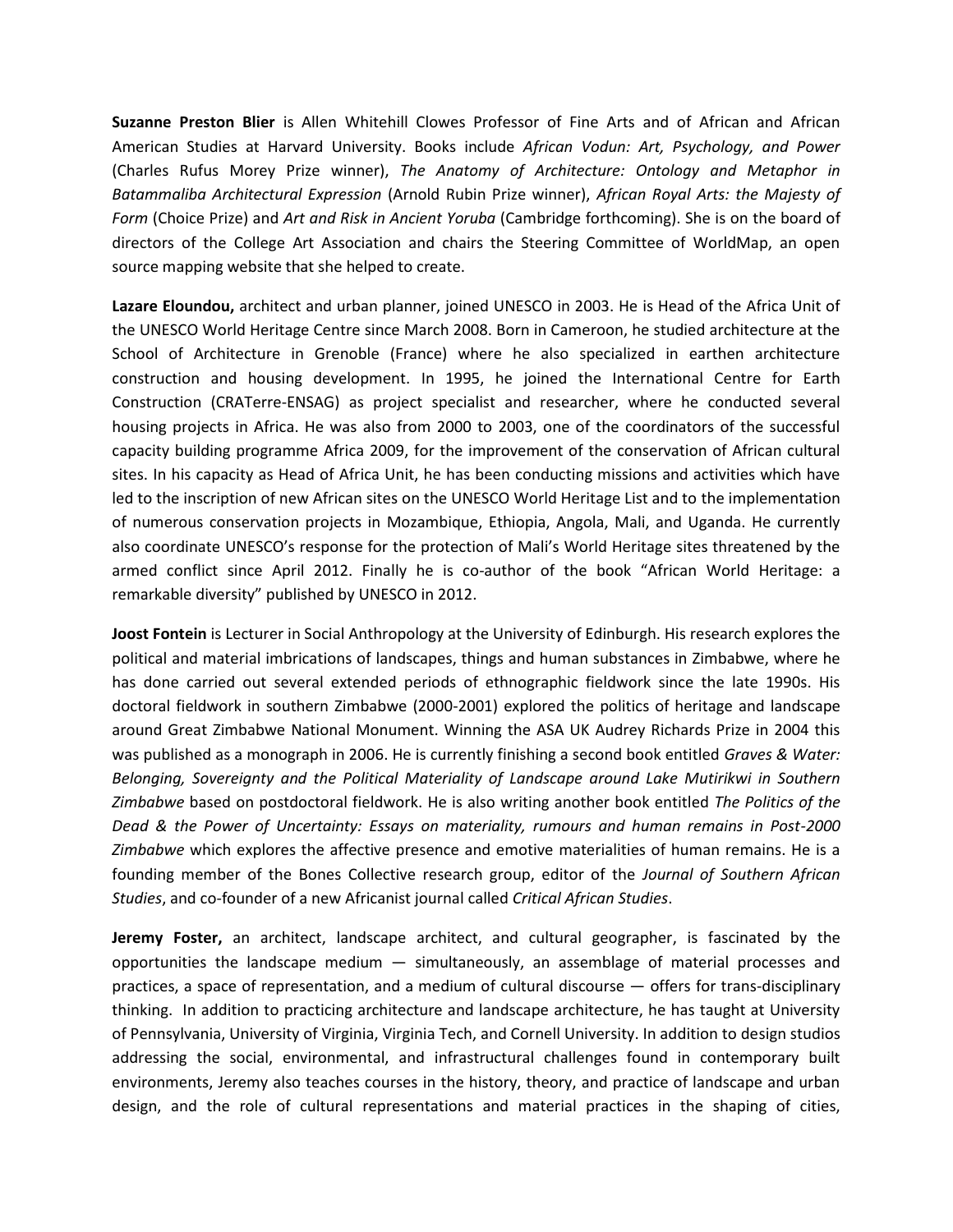landscapes, and territories. Foster's research is both historical and contemporary, and revolves around the multiple intersections between culture and landscape. Current interests include the relationship between landscape and modernity in mid-20th Century South Africa, and the syncretic nature of topographical thinking.

**Grey Gundaker** has conducted historical and ethnographic research on landscapes in the African Diaspora for the past 30 years, with particular emphasis on transatlantic aspects and ancestral commemorations the United State,. Her earliest publication on the subject—"Tradition and Innovation in African American Yards"—appeared in *African Arts* in 1993. Her book, No Space Hidden: The Spirit in African American Yards, 2005, co-Authored with Judith McWillie, is the fullest account of this research. This project benefitted from a fellowship at DO in 1992-93. A fellowship in 2009-10, laid the foundation for her current book-in-progress, *Design on the World: Africa and the Racialized History of Landscape Design*.

**Charlotte Joy** is a social anthropologist with a background in material culture. She did her PhD at University College London and her postdoctoral research at the University of Cambridge. She carried out her fieldwork in Djenné, Mali and at UNESCO in Paris and is concerned with developing an ethnographic approach to understanding the politics of cultural heritage and the links between cultural heritage, rights and development. She is the author of 'The Politics of Heritage Management in Mali: from UNESCO to Djenné' (Left Coast Press).

**Paul Lane** is Professor of Global Archaeology at the Department of Archaeology and Ancient History, University of Uppsala. Between 2007 and March 2013 he was Senior Lecturer in Archaeology and the University of York and director of the Historical Ecologies of East African Landscapes Marie Curie Excellence Project. He served as Director of the British institute in Eastern Africa, Nairobi from 1998 to 2006, and was President of the Society of Africanist Archaeologists (SAfA) from 2008 to 2010. He holds a PhD in Archaeology from Cambridge, and his research interests include the transition to farming and pastoralism in eastern and southern Africa, the historical ecology of African landscapes, the organisation and use of space and time in pre-industrial societies, cultural perceptions of place, the materialisation of memory, the archaeology and memory of slavery in Africa, and maritime archaeology.

**Neil Norman** is Assistant Professor of Anthropology at the College of William and Mary. His research involves systematic excavations, archival research, and oral history projects aimed at accumulating evidence to address why people aggregated into large towns during the West African Iron Age and how they contoured social relations, expressed political authority, and rendered value as they were drawn into global spheres of exchange. His research has been funded by National Science Foundation, Fulbright-Hays, Paul Mellon/ACLS and recognized by a Society for Historical Archaeology Outstanding Dissertation Prize. He has published in: *American Anthropologist*, *African Archaeological Review*, *International Journal of African Historical Studies*, *Journal of World Prehistory* and is currently preparing a manuscript entitled: *Vodun Economics: Historical Archaeology of the Hueda Kingdom* for the University of Alabama Press and co-editing the volume *Archaeologies of Anxiety* for Springer Press.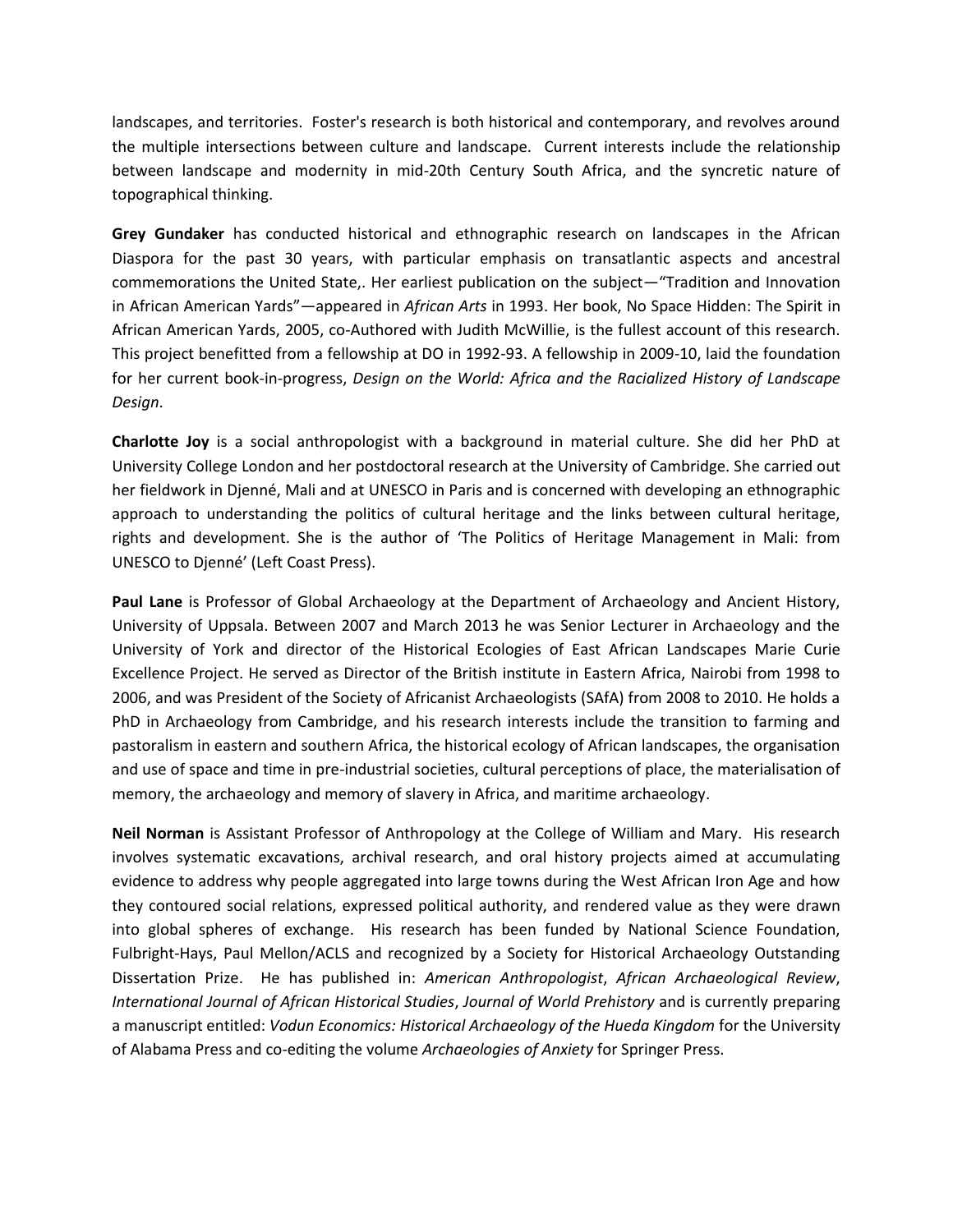**Akin Ogundiran** is Professor of Africana Studies, Anthropology & History at the University of North Carolina, Charlotte where he also chairs the Africana Studies Department. His interdisciplinary research interests focus broadly on the cultural history of Atlantic Africa and the African Diaspora. He has coordinated and initiated a number of research projects in the Yoruba region of Nigeria. He currently serves as the director of the Upper Osun Archaeological and Historical Project, a multi-sited and longterm study that includes the landscape and cultural history of Osun Grove (Osogbo), ca. 1575 to the present. He has received support for this and other research projects from the Social Science Research Council, Wenner-Gren Foundation for Anthropological Research, National Endowment for the Humanities, Dumbarton Oaks, and the National Science Foundation-supported programs. Dr. Ogundiran's publications include *Power and Landscape in Atlantic West Africa,* Cambridge University Press, 2012 (co-edited with Cameron Monroe). He is currently completing (with 20 other contributors) a co-edited book manuscript titled *Materialities of the Black Atlantic Rituals* (Indiana University Press).

**Ikem Stanley Okoye** was educated at University College London, and at MIT. He is Associate Professor of Art History at the University of Delaware where he holds a joint appointment in Black American Studies and where he also serves as Director of the African Studies Program. Okoye is also Chair in waiting for the 2013/2014 Association of African Studies Programs. Okoye's work on both African and European histories of art, architecture, and the landscape has been published in several journals including the *Art Bulletin*, *Interventions-- a journal of Postcolonial Studies*, *RES \_Journal of Anthropology and Aesthetics,*  as well as in edited books that have included *Architecture and Pictures* (Koehler and Anderson eds.), *The Anthropologies of Art* (Mariet Westermann, ed.), and *Strangers, Diasporas, Exiles* (Kobena Mercer [ed.]). His current research focuses on the landscapes of slavery in West Africa especially in relation to sculpture and its representations. His previous work, focused on architecture in the early colonial southern Nigeria is the subject of a forthcoming book *Hideous Architecture* (Leiden: Brill).

**Innocent Pikirayi** studied African history and archaeology at the University of Zimbabwe where he graduate with a bachelors degree (honours) and a masters in 1985 and 1987 respectively. He then enrolled for PhD studies in historical archaeology with Uppsala University in 1989, receiving the doctorate in 1993. Since then he has lectured in archaeology at the universities of Zimbabwe (until 2003), Midlands State (Zimbabwe) (till 2004) and Pretoria (2005 – present). He has held several senior academic positions, including the deanship of the Faculty of Arts at Midlands State University, the Docentship with Uppsala University in 2008, and currently, the Chair of the Department of Anthropology and Archaeology at the University of Pretoria. He is also a member of the University of Pretoria Council. Pikirayi has researched on the Iron Age of the Zimbabwe plateau and adjacent regions, focusing on the development of social complexity in southern Africa, as attested by the Zimbabwe Culture. He is the author of *The Zimbabwe Culture: origins and decline in southern Zambezian states* (AltaMira Press, 2001) and *Tradition, Archaeological heritage Protection and Communities in the Limpopo Province of South Africa* (OSSREA, 2012). He is currently investigating prehistoric urban landscape dynamics associated with the development of early second millennium AD complex societies in the middle Limpopo valley in southern Africa. He is also researching on the decline of Great Zimbabwe as a city and centre of political power and influence.